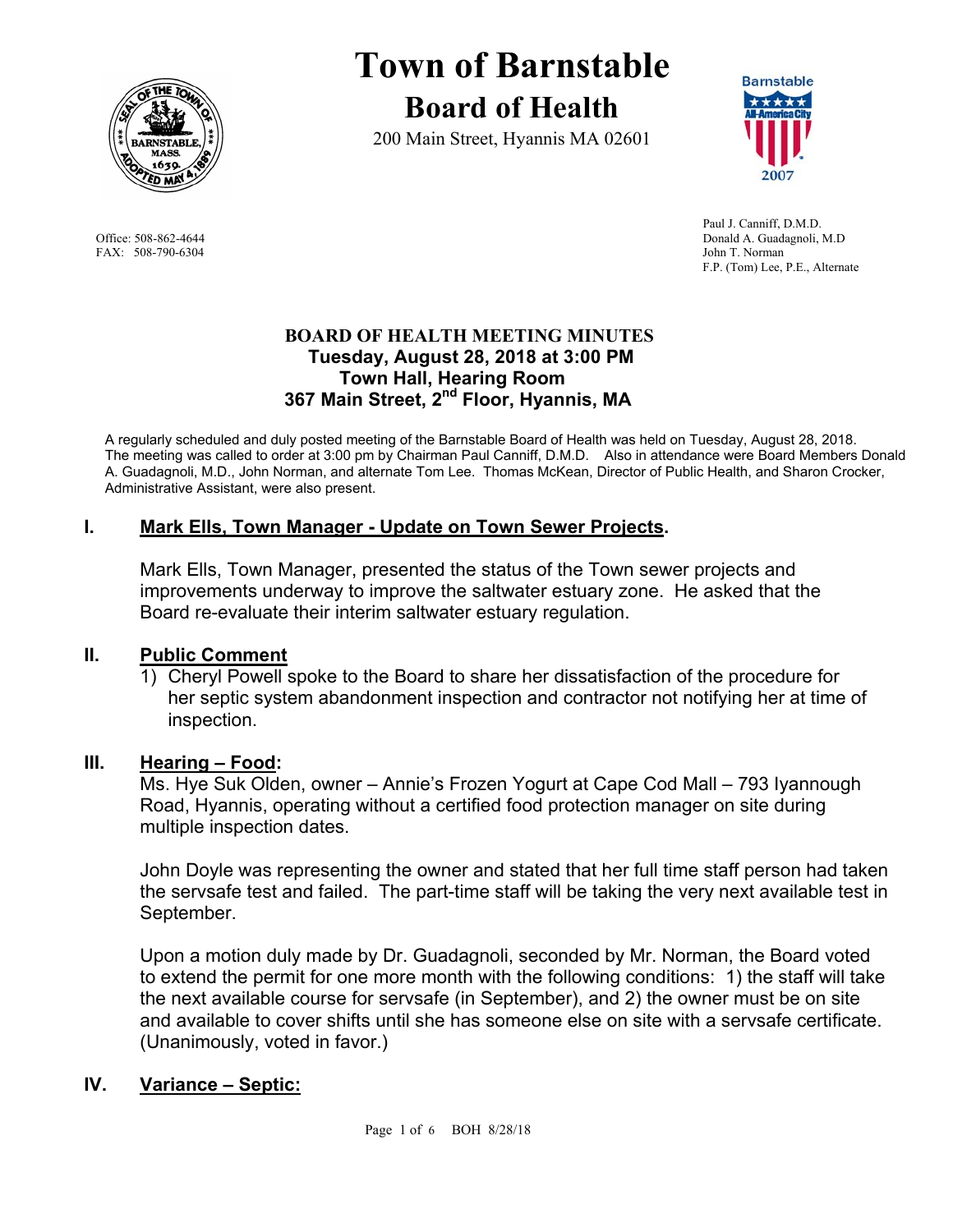A. Daniel Ojala, Down Cape Engineering, representing Carol Pillsbury, owner - 38 Harbor Hills Road, Centerville, Map/Parcel 247-072, 9,185 square feet parcel, failed septic system, requesting three setback variances.

Dan Ojala presented his plan and expressed that it is not feasible to put the system in the back because the equipment and trucks cannot get to the back yard without going onto the neighbor's land.

Upon a motion duly made by John Norman, seconded by Dr. Guadagnoli, the Board voted to grant the plan with the three setback variances for maximum feasible compliance (no conditions). (Unanimously, voted in favor.)

B. Daniel Ojala, Down Cape Engineering, representing Gerard Schwach, owner – 1825 Route 6A (Main Street), West Barnstable, Map/Parcel 217-001, 8,474 square feet parcel, failed septic system, requesting three setback to well variances.

Dan Ojala presented his plan.

Neighbor, Mike Robido, 1837 Route 6A, spoke of his concern to have well setback from 150 to 73 feet. Dan explained that the groundwater is travelling north away from his well.

Dan Ojala said he will adjust the soil absorption system (SAS) location a bit and may be able to pick up another 2 feet before a fourth variance would be necessary.

Upon a motion duly made by John Norman, seconded by Dr. Canniff, the Board voted to grant the three variances with the following conditions: 1) issue a revised plan to show the direction of the groundwater, 2) record a 3-bedroom deed restriction at the Barnstable County Registry of Deeds and supply a copy to the Health Division, 3) the tank be a 1,500 gallon tank and be coated and wrapped, and 4) the engineer will alter the location of the SAS slightly for approximately two additional feet of separation. (Unanimously, voted in favor.)

C. Dan Ojala, Down Cape Engineering, representing Ronald and Penny Mattes, potential buyers of property owned by Charles and Charlotte Collins – 105 Bayberry Lane, Barnstable, Map/Parcel 335-038, 32, 715 square feet parcel, new construction, requesting three variances.

Upon a motion duly made and seconded, the Board voted to grant the variances with the following conditions: 1) record a three-bedroom deed restriction at the Barnstable County Registry of Deeds and supply the Health Division with a copy, and 2) minor correction to be made on the tank elevations at inlet and outlet and staff will review the correction prior to installation. (Unanimously, voted in favor.)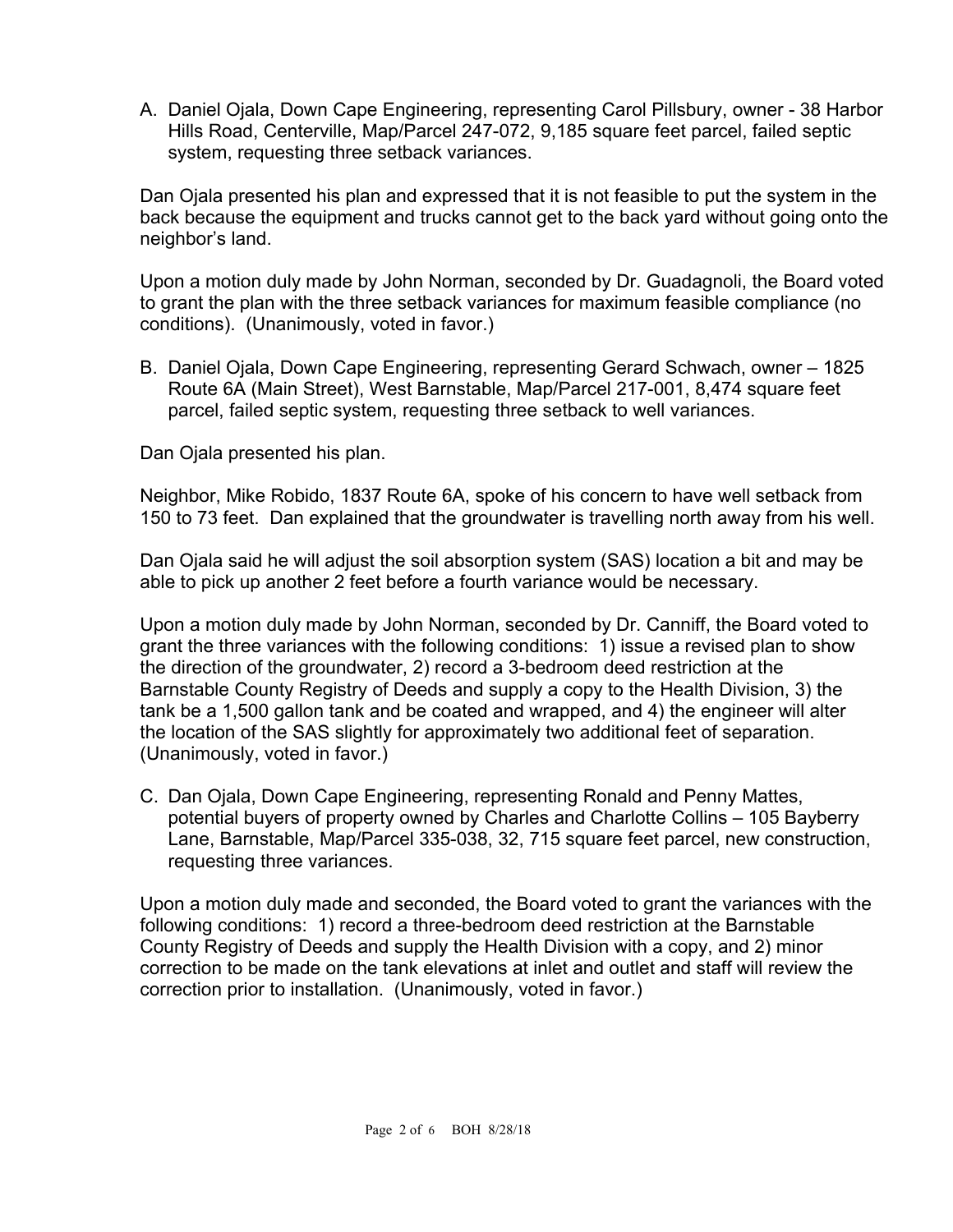D. Peter McEntee, Engineering Works, representing Elizabeth Brosman, owner – 190 Horseshoe Lane, Centerville, Map/Parcel 207-132, 10,540 square feet parcel, repair of failed septic, multiple variances requested.

Upon a motion duly made and seconded, the Board voted to grant the plan dated August 11, 2018, with the following condition: 1) the tank must be coated and wrapped. (Unanimously, voted in favor.)

# **V. Septic Installer's License (New):**

A. Michael Sweeney, Bourne, MA

Michael Sweeney passed his installer's exam and received good references.

Upon a motion duly made and seconded, the Board voted to grant Michael Sweeney a septic installer's license. (Unanimously, voted in favor.)

B. Kara Quinn, Mashpee, MA

Kara Quinn passed her installer's exam and received good references.

Upon a motion duly made and seconded, the Board voted to grant Kara Quinn a septic installer's license. (Unanimously, voted in favor.)

## **VI. Hearing – Order Issued to Remove Underground Fuel Storage Tank:**

Attorney David Lawler representing Robert and Maureen Vanasse, owners - 514 Grand Island Drive, Osterville, existing 3,000 gallon underground tank used for heating oil, constructed of single-walled steel, more than 30 years of age, owner was ordered by certified mail to remove the tank (item postponed from July 19, 2018 meeting).

Attorney David Lawler stated the owner was not aware of ever receiving the notice to replace the tank. The owner believes the tank is a double-walled tank but additional time was requested to verify this as the owner is dealing with an illness.

Upon a motion duly made and seconded, the Board granted a 30 Day Extension and must return to the Board September 25, 2018 with a permit from C.O.M.M. Fire for removal/abandonment or with a concrete plan presented to Board on how they will deal with it. (Unanimously, voted in favor.)

## **VII. Variance – Hazardous Materials:**

James Bancroft, Bancroft Brothers Inc, barber shop tenant, Marcel Poyant, property owner, and Attorney Philip Boudreau – 1698 Falmouth Road, Centerville, Map/Parcel 209-003, requests relief from Board of Health requirement for holding tanks at all hair salons and barber shops.

Upon a motion duly made and seconded, the Board granted the variance with the condition they will not use chemicals or dyes. (Unanimously, voted in favor.)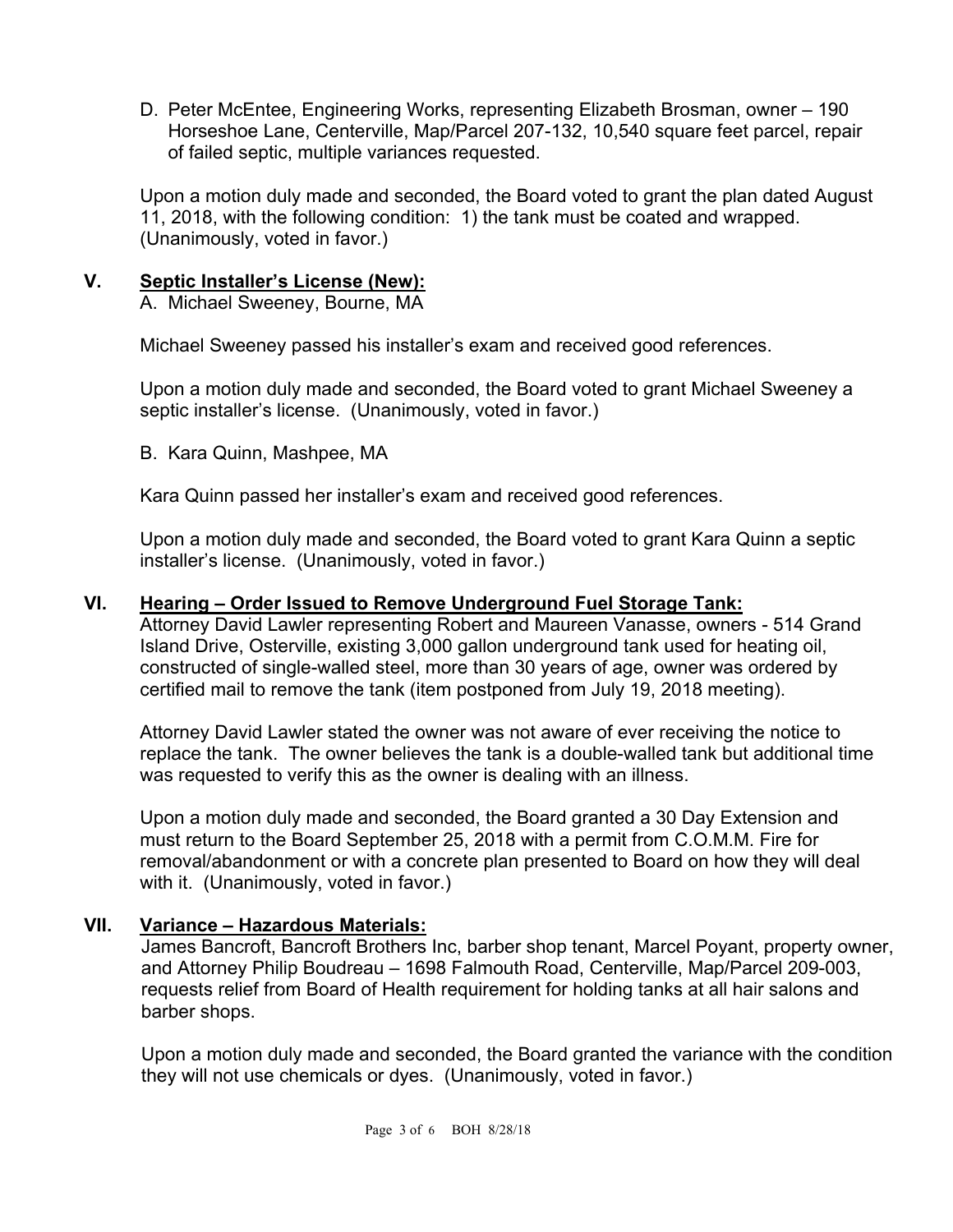#### **VIII. Variance – Food:**

A. Jean Kampas, Nutter McClennen & Fish LLP, representing New England Clambakes Inc. d/b/a Wimpy's Restaurant – 752 Main Street, Osterville, requesting food variance for outside dining for six tables with no screen door and requesting approval to operate outdoor dining temporarily without repair to septic system until October 31, 2018.

Upon a motion duly made and seconded, the Board granted to continue this item to the September 25, 2018 meeting. The Board wants the owners of the property to resolve the septic issues. This is out of the hands of the business owners of Wimpy's (they will not need to attend the September meeting. It is expected to be moved forward until the owners fix septic or work out with DEP). (Unanimously, voted in favor.)

B. Harry Patel, owner of Express Mart – 16 West Bay Road, Osterville, requesting a toilet facility variance for one toilet, in lieu of two required for employees.

Upon a motion duly made and seconded, the Board granted the toilet facility variance. (The setback of dumpster to property line was already grandfathered in.) (Unanimously, voted in favor.)

## **IX. Informal Discussion:**

Toni and Franko Ivers, owners – 129 Elliott Road, Centerville, Map/Parcel 248-313, 0.39 acre lot and property at 109 Elliott Road, Centerville, Map/Parcel 248-314, 0.82 acre lot.

Toni Ivers said the property they purchased at 129 Elliott had been advertised as a five bedroom. At the time just prior to the closing, they learned from the Health Division, that it had two illegal bedrooms and had to be returned to a three bedroom. They, then, looked into purchasing the lot next door in hopes of building the five bedroom they desire. The estuary regulation is written in such a manner that two different 3-bedroom homes can exist on each property, 109 and 129 Elliott; however, if one dwelling is built on it, it can only be a four bedroom with the existing land size.

The Board could not assist homeowners with this and recommended obtaining a good land attorney to move forward.

#### **X. Minutes:**

Minutes – June 26, 2018.

Upon a motion duly made by Dr. Guadagnoli, and seconded by Dr. Canniff, the Board voted to adopt the minutes for June 26, 2018. (Vote: Two in favor, Mr. Norman abstained.)

#### **XI. Old / New Business:**

A. Margaret and John Ale, owner – 52 Oak Neck Road, Hyannis, tenant evicted in July. Multiple indoor items stored outdoors, status (continued from July 19, 2018 meeting).

Mr. McKean stated the property has been fully cleaned up and issue resolved.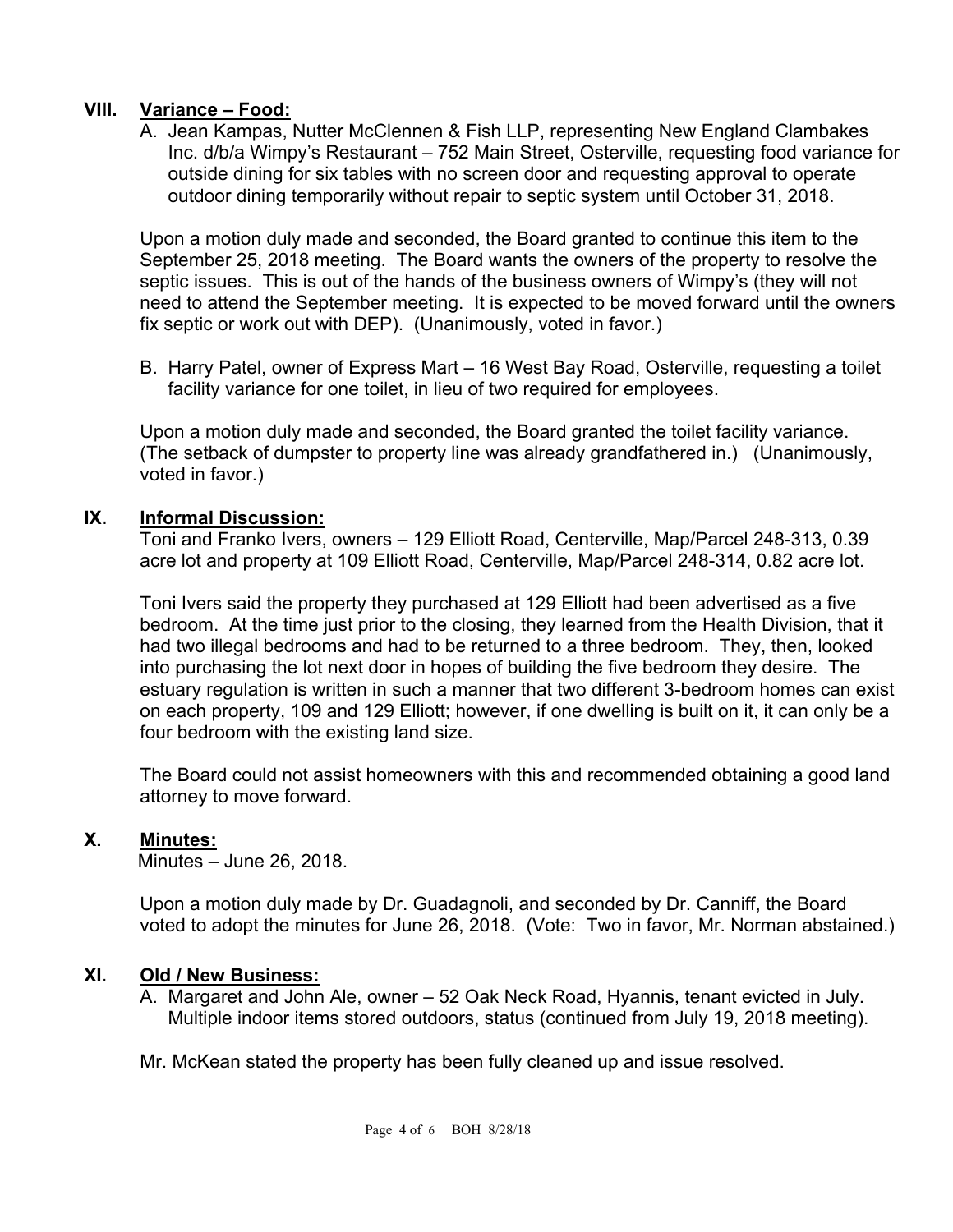B. Update: Grease Trap – Michael Gannon, owner of Gannon's Tavern – 959 Bearse's Way, Hyannis, Map/Parcel 273-124, on town sewer, existing 1,500 gallon grease tank proposed in lieu of 2,000 gallon for 20 additional seats for a total of 120 seats, status.

Upon a motion duly made by Dr. Guadagnoli, seconded by Mr. Norman, the Board granted the grease tank variance, to allow a 1,500 gallon tank for 120 seats (instead of 100 seats) and of those, 24 will be seasonal, outdoor seating with the following conditions set forth by the Town's Department of Public Work (DPW) in their letter to the Board dated August 27, 2018. DPW's conditions are: 1) the applicant will fix the cover on the existing grease tank, 2) the interior grease interceptor approved by DPW and the Plumbing Inspector shall be installed in line with all kitchen flows. The installation shall be inspected and approved by the Plumbing Inspector, 3) the interior grease interceptor must be inspected at least once a week and cleaned as required by manufacturer's specifications, The restaurant must keep an inspection and maintenance log for the interior grease interceptor unit on-side and must be made available to Water Pollution Control upon request, 4) From May 1 and October 31, the existing exterior grease trap must be pumped at least every 10 weeks, or when the level of grease is 25% of the effective depth of the trap, whichever occurs sooner. This requirement will also apply if the use of the outdoor seating is extended beyond these dates, and 5) when the outdoor seating is not in use (96 seats total), the applicant is required to pump the existing grease trap in accordance with the Town's standard pumping requirements. (Unanimously, voted in favor.)

C. Update: Matthew Lambert, Lambert's Rainbow Fruit, 1000 West Main Street, Centerville, MA establishment with picnic tables, one bathroom for patrons without traveling through a food preparation area, status (continued from July 19, 2018 meeting).

Matt Lambert supplied a floor plan of area around the one toilet which would be shared with the public.

Upon a motion duly made and seconded, the Board granted a toilet facility variance for one toilet. (Unanimously, voted in favor.)

D. Update: Outdoor Storage Issue - Karen Zappula, 32 Skunknet Road, Centerville, Map/Parcel 192-048, issue is result of water leak during winter, cleanup deadline was extended to August 14, 2018 by the Board, status (continued from July 19, 2018 meeting).

Karen Zappula stated the work which has been done and the property is 99% cleaned up and would be completed soon.

E. Update of Motel and Pool Closure: Marc Patel, owner of International Inn Motel – 662 Main Street, Hyannis, motel order to be closed on July 19, 2018, status.